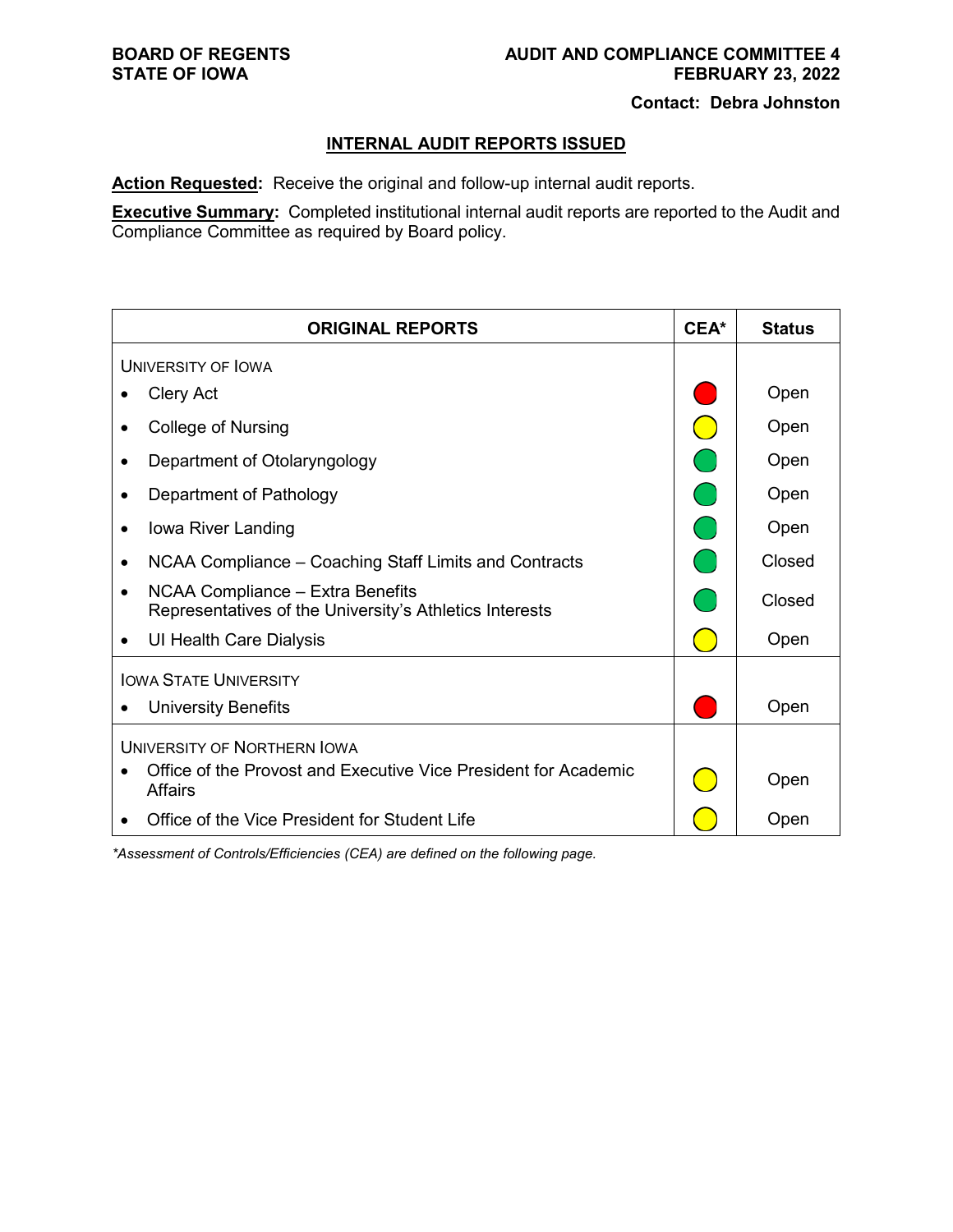## **FOLLOW-UP REPORTS**

UNIVERSITY OF IOWA

| Department of Anesthesia                                               | Closed |
|------------------------------------------------------------------------|--------|
| Department of Surgery<br>$\bullet$                                     | Closed |
| <b>Heart and Vascular Center</b><br>$\bullet$                          | Closed |
| NCAA Compliance – Extra Benefits – Athletic Equipment and Apparel<br>٠ | Closed |
| <b>Oracle Talent Acquisition Cloud</b><br>$\bullet$                    | Closed |
| <b>Pharmacy Prior Authorizations</b>                                   | Closed |
| Salesforce<br>$\bullet$                                                | Closed |
| <b>Succession Planning</b><br>٠                                        | Closed |
| Telemedicine<br>$\bullet$                                              | Closed |
| Threat Assessment Program<br>٠                                         | Closed |
| <b>University Counseling Service</b>                                   | Closed |
| <b>IOWA STATE UNIVERSITY</b>                                           |        |
| Department of Computer Science<br>$\bullet$                            | Closed |
| Department of Geological and Atmospheric Sciences                      | Closed |
| <b>Reiman Gardens</b><br>$\bullet$                                     | Closed |
| <b>Transportation Services</b>                                         | Closed |
| UNIVERSITY OF NORTHERN IOWA                                            |        |

| • Office of the Vice President for Student Life | Closed |
|-------------------------------------------------|--------|

|                 | Could seriously affect several areas within the university. Exposes the<br>$\bullet$<br>university to unacceptable risks or liability if not corrected OR |
|-----------------|-----------------------------------------------------------------------------------------------------------------------------------------------------------|
|                 | Involves difficult issues requiring the attention of executive management OR<br>٠                                                                         |
|                 | Involves compliance with Federal, State, or other laws and could result in<br>serious consequences if not implemented OR                                  |
|                 | Unacceptable weakness in the internal and/or accounting controls OR<br>٠                                                                                  |
|                 | Substantial savings (perhaps millions) can potentially be realized by<br>٠<br>correcting.                                                                 |
|                 | Could seriously affect a department or area within the university OR<br>٠                                                                                 |
| <b>MODERATE</b> | Involves a difficult issue requiring the attention of upper management OR<br>$\bullet$                                                                    |
|                 | Involves compliance with Federal, State or other law and could result in<br>$\bullet$<br>minor consequences if not implemented OR                         |
|                 | Weakness in the internal and/or accounting controls OR<br>$\bullet$                                                                                       |
|                 | Savings (perhaps thousands) can potentially be realized by correcting.<br>$\bullet$                                                                       |
|                 | Can affect a department or may be common to several areas OR<br>٠                                                                                         |
| LOW             | Could result in improved internal and accounting control OR<br>٠                                                                                          |
|                 | Can be corrected relatively easily OR                                                                                                                     |
|                 | Could result in improved efficiency or effectiveness of operations OR<br>٠                                                                                |
|                 | No reportable observations or corrective action taken prior to report<br>issuance.                                                                        |

*The internal auditors have utilized the colors for the CEA in evaluating each overall audit report.*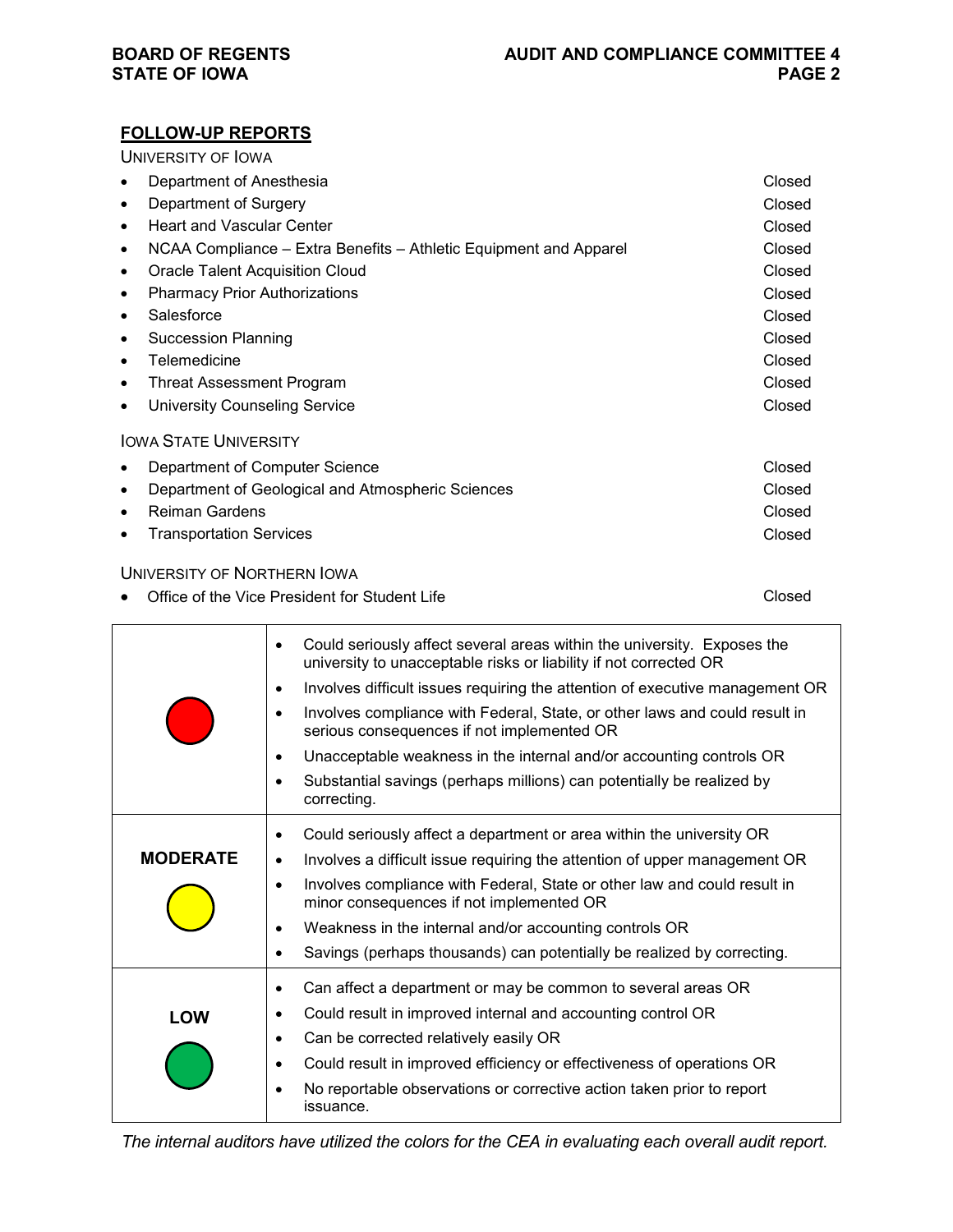## **University of Iowa**

**Clery Act** *Issued February 23, 2022* **Status: Open** Status: Open

The Jeanne Clery Disclosure of Campus Security Policy and Campus Crime Statistics Act (Clery Act) was signed into law in 1990. The Clery Act requires institutions of higher education receiving federal financial aid to maintain and report crime information on or near their respective campus. The Clery Act audit was performed to evaluate if proper controls are in place and determine whether opportunities for improvement exist for the current processes. Primary audit recommendations include documenting standard operating procedures, identifying human resources appointment characteristics to more efficiently identify Campus Security Authorities, reviewing and formally approving procedures documented in the Annual Security Report and Annual Fire Safety Report, ensuring timely population of the Crime Log, improving maintenance of a Maxient table and crime category assignment, cross-referencing Clery cases between systems for accuracy and completeness, developing a committee charter, reviewing roles and responsibilities, updating job descriptions, and implementing electronic data storage indexing and purge processes. Management expects to complete its action plans by December 2022.

## **University of Iowa College of Nursing**

*Issued February 23, 2022 ISSUED <b>Status: Open* The College of Nursing audit was performed to evaluate controls over financial management and determine whether opportunities for improvement exist. Primary audit recommendations include improving controls over ensuring that textbook materials are submitted timely, increasing segregation of duties over Certification Center and Classification Center billing processes, and implementing additional controls to ensure that required compliance trainings are performed timely. Management expects to complete its action plans by March 2023.

## **University of Iowa Department of Otolaryngology**

*Issued February 23, 2022* **Status: Open** Status: Open The Department of Otolaryngology audit was performed to evaluate if proper controls are in place and determine whether opportunities for improvement exist for the current business processes. Significant audit recommendations include ensuring that patient protected information is redacted from purchase vouchers, segregating duties related to billing and receiving of payments, and updating workflow approval paths and Transaction Detail Report reconciliation assignments. Management expects to complete its action plans by November 2021.

#### **University of Iowa Department of Pathology** *Issued February 23, 2022 ISSUED <b>Status: Open*

The Department of Pathology audit was performed to evaluate if proper controls are in place and determine whether opportunities for improvement exist for the current business processes. Primary audit recommendations include monitoring of equipment service agreements, updating cash handling policies, and implementing a key tracking system. Management expects to complete its action plans by March 2022.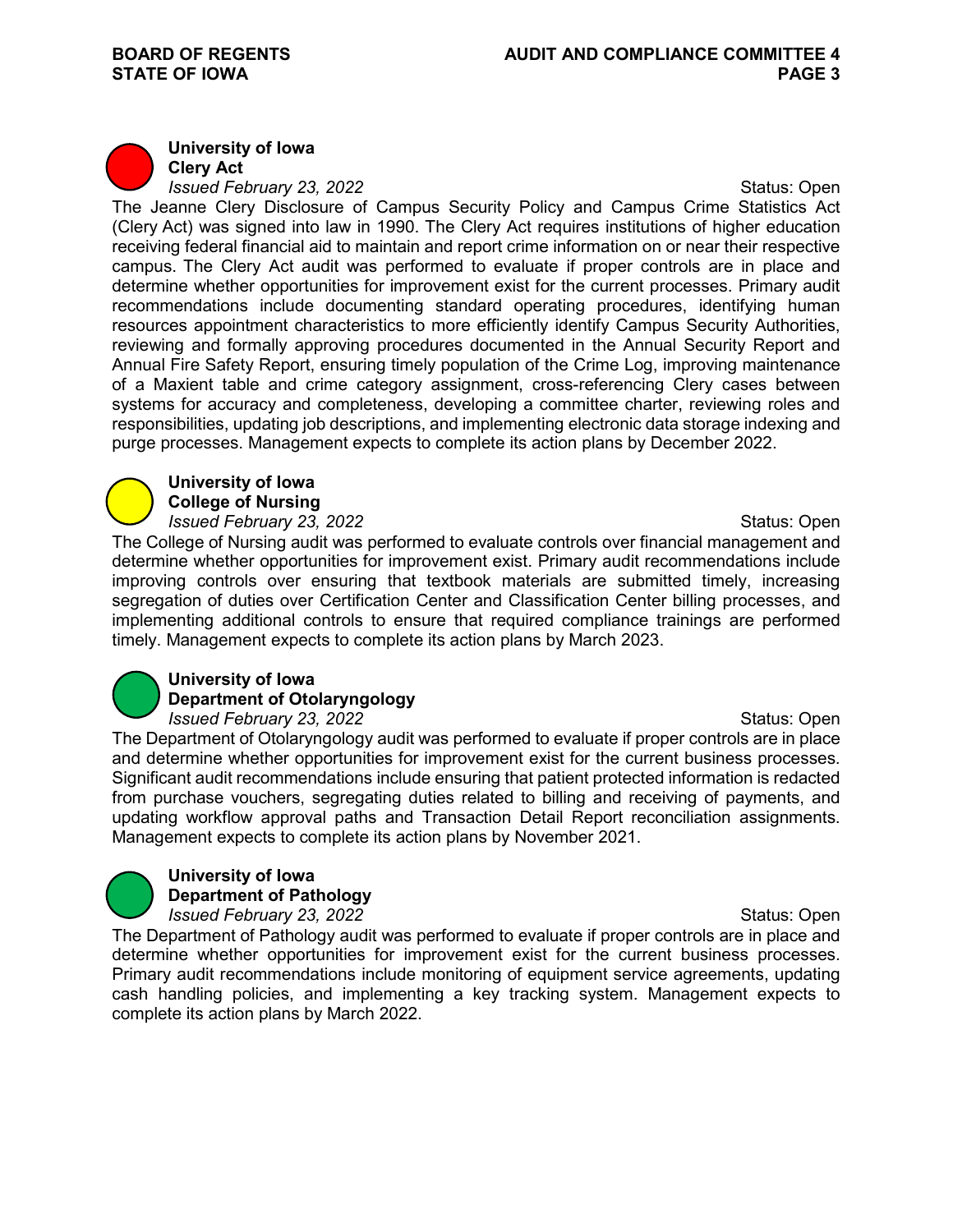

**University of Iowa Iowa River Landing**

*Issued February 23, 2022* **Status: Open** Status: Open

The Iowa River Landing (IRL) audit was performed to evaluate controls over processes and determine whether opportunities for improvement exist. Audit recommendations include working with the Department of Otolaryngology to standardize the custom tracheostomy supply order process, implementing a formalized cash handling policy for the IRL UI Optical retail store, and implementing a termination checklist. Management expects to complete its action plans by December 2021.



## **University of Iowa**

## **NCAA Compliance – Coaching Staff Limits and Contracts**

*Issued February 23, 2022* **Status: Closed** *Status: Closed* Status: Closed

As a Division I Institution, the University of Iowa is obligated to comply with National Collegiate Athletic Association (NCAA) rules and regulations described in the Division I Manual. Article 11 of the manual defines coaches of various types, the number of coaches allowed for each sport, and contract requirements. This audit was completed to determine whether the Athletics Department has controls in place to monitor the number of coaches employed and the content of their contracts. The audit also determined whether controls exist to monitor outside sources of income for coaches and adherence to NCAA and Big Ten rules regarding off-campus recruitment. No material weaknesses were noted during the audit. This audit is closed.



## **University of Iowa**

**NCAA Compliance – Extra Benefits** 

## **Representatives of the University's Athletics Interests**

*Issued February 23, 2022* **Status: Closed** Status: Closed

As a Division I Institution, the University of Iowa is obligated to comply with National Collegiate Athletic Association (NCAA) rules and regulations described in the Division I Manual. Bylaw 6.4 of the manual describes an institution's responsibilities concerning representatives of the university's athletics interests (boosters). Boosters are individuals or entities that financially contribute to the Athletics Department, assist in the recruitment of athletes, or otherwise promote athletics at the institution. NCAA bylaws define the allowable level of interaction boosters can have with student-athletes. This audit was completed to determine whether the Athletics Department has controls in place to monitor booster activity and educate boosters and university staff of their responsibilities for upholding NCAA rules in this area. No material weaknesses were noted during the audit. This audit is closed.

#### **University of Iowa UI Health Care Dialysis**

*Issued February 23, 2022* **Status: Open** Status: Open The UI Health Care Dialysis audit was performed to evaluate if proper controls are in place and determine whether opportunities for improvement exist for the current processes. Primary audit recommendations include formalizing a strategic plan for the Dialysis program, reviewing methods for staffing the organization to improve hiring and staff retention, and automating billing practices to gain process efficiencies. Management expects to complete its action plans by June 2022.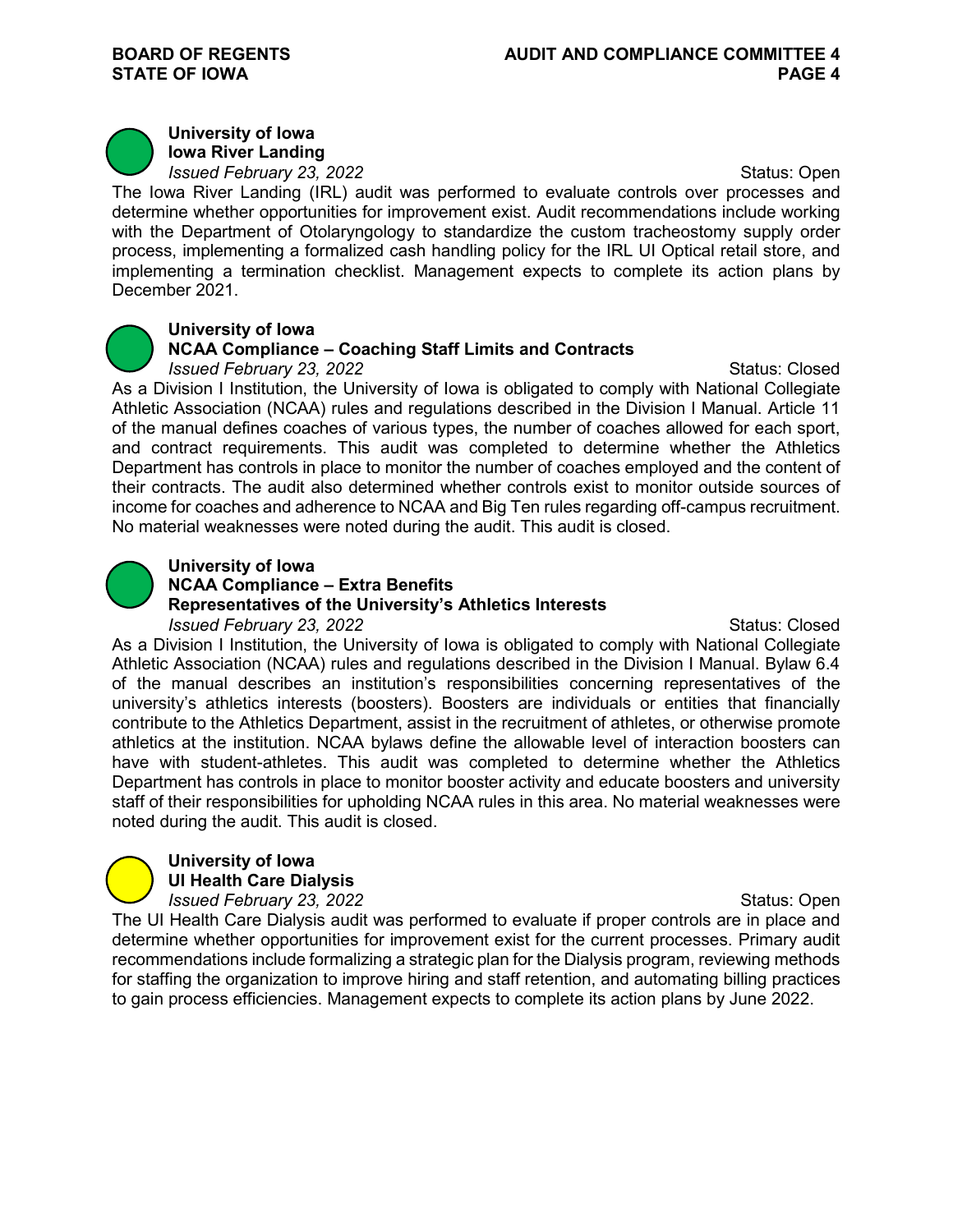## **Iowa State University**

**University Benefits** *Issued February 23, 2022* **Status: Open** Status: Open

Employee benefits at Iowa State University are administered by University Human Resources and the Division of Operations and Finance Fringe Benefit Accounting and Compliance. Benefits available include health insurance, retirement plans, a prescription drug plan, dental insurance, life insurance, flexible spending accounts, long-term disability, and more. The University Benefits audit was completed to evaluate the adequacy of significant administrative and fiscal processes and provide reasonable assurance that internal controls are in place and operating as intended. Audit recommendations include completing a dependent eligibility verification audit; requiring supporting documentation for dependents; updating Workday security roles; monitoring access to vendor systems; and updating processes and procedures for life event changes, initial enrollment, double spouse credit, changes in appointment, and benefit affiliates. Management expects to complete its action plans by January 2023.

## **University of Northern Iowa**

## **Office of the Vice President for Student Life**

*Issued February 23, 2022* Status: Open The mission of the Student Life Division at the University of Northern Iowa is to help students succeed through transformative experiences, inclusive environments, and campus and community engagement. An audit of the Office of the Vice President for Student Life was requested due to a change in leadership, with an Interim Vice President for Student Life assuming office in July 2021. The primary audit finding, identified during expenditure testing, was that expense transactions had been processed inappropriately and did not follow university procedures. Management expects to complete its action plans by December 2021.

## **University of Northern Iowa**

# **Office of the Provost and Executive Vice President for Academic Affairs**<br>*Issued February 23, 2022* **Status: Open**

**Issued February 23, 2022** An audit of the Office of the Provost and Executive Vice President for Academic Affairs was requested due to a change in leadership, with the new Provost assuming office in July 2021. The primary audit recommendations focused on guidance for determining non-teaching supplemental pay for special projects, the timely submission of personal action forms, training for department heads, and financial management. Management expects to complete its action plans by December 2022.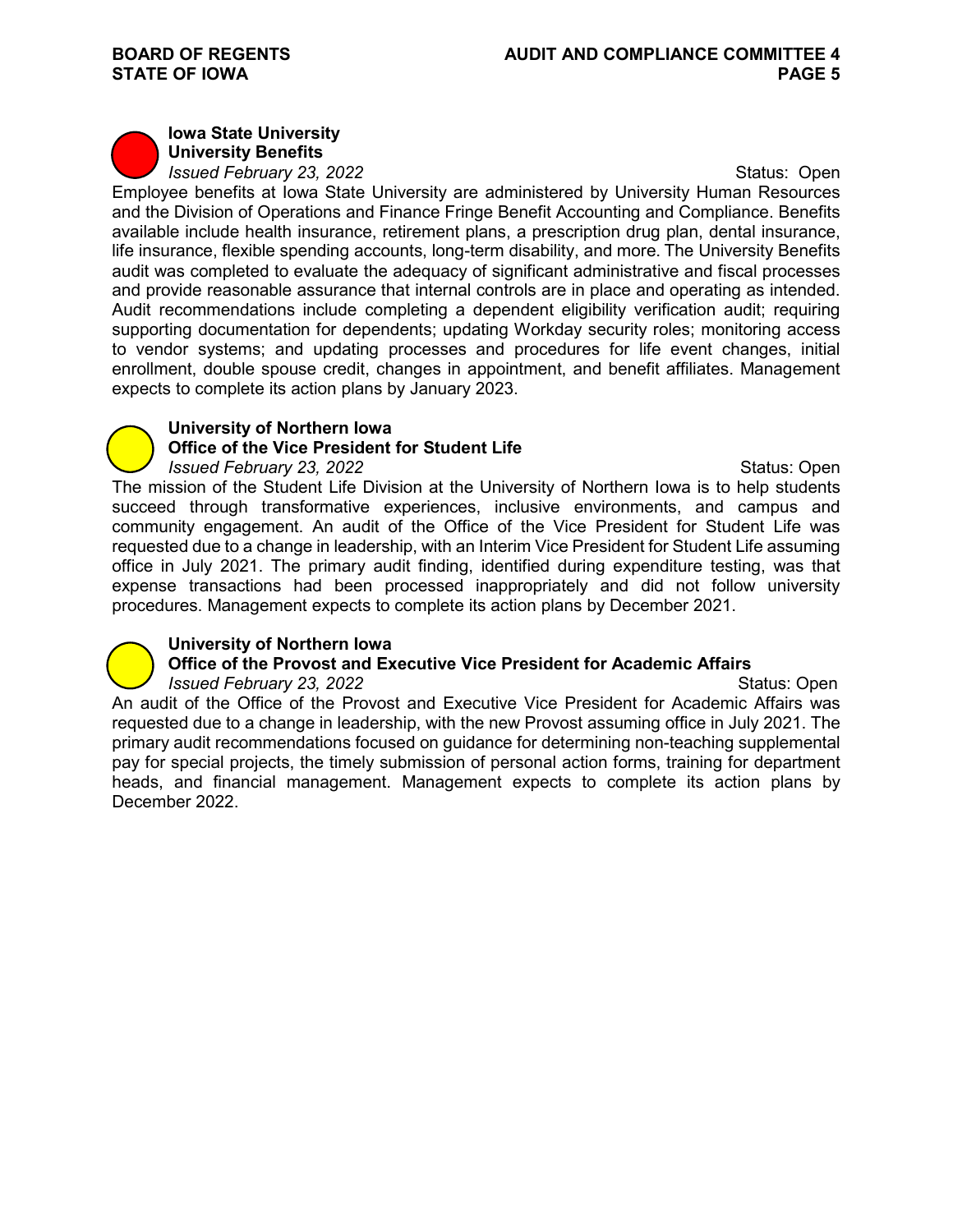# **STATE OF IOWA**

## **STATUS OF AUDIT FOLLOW-UPS**

#### **University of Iowa**

|    | <b>Title</b>                                                         | <b>Report Date</b> | Original<br><b>Follow-Up</b><br><b>Date</b> | <b>Revised</b><br><b>Follow-Up</b><br><b>Date</b> | <b>Action</b><br><b>Status</b> |
|----|----------------------------------------------------------------------|--------------------|---------------------------------------------|---------------------------------------------------|--------------------------------|
| 1. | Pharmacy Inventory                                                   | Sept 23, 2020      | <b>July 2021</b>                            |                                                   |                                |
| 2. | University of Iowa Pharmaceuticals                                   | April 14, 2021     | <b>July 2021</b>                            |                                                   |                                |
| 3. | Vulnerability and Patch Management                                   | Feb 5, 2020        | Aug 2021                                    |                                                   |                                |
| 4. | <b>Online Education</b>                                              | Nov 18, 2020       | Sept 2021                                   |                                                   |                                |
| 5. | College of Pharmacy Building Construction                            | April 14, 2021     | Oct 2021                                    |                                                   |                                |
| 6. | <b>Creative Writing</b>                                              | June 3, 2021       | Oct 2021                                    |                                                   |                                |
| 7. | StrataJazz Budgeting System                                          | June 3, 2021       | Oct 2021                                    |                                                   |                                |
| 8. | Carver College of Medicine Core Research<br><b>Facilities</b>        | June 3, 2021       | Nov 2021                                    |                                                   |                                |
| 9. | <b>Central Sterilization Services</b>                                | Feb 24, 2021       | Jan 2022                                    |                                                   |                                |
|    | 10. Controlled Substances                                            | Sept 15, 2021      | Jan 2022                                    |                                                   |                                |
|    | 11. Fleet Services and Cambus                                        | April 14, 2021     | Feb 2022                                    |                                                   |                                |
|    | 12. Encompass Health Joint Venture                                   | Sept 15, 2021      | Feb 2022                                    |                                                   |                                |
|    | 13. Joint Office of Outreach Clinical Services                       | Nov 3, 2021        | Feb 2022                                    |                                                   |                                |
|    | 14. Financial Management of Cancer Clinical Trials                   | Sept 15, 2021      | <b>July 2022</b>                            |                                                   |                                |
|    | 15. IATL Building IT Support                                         | Sept 15, 2021      | <b>July 2022</b>                            |                                                   |                                |
|    | 16. State Hygienic Laboratory Tests of Public Health<br>Significance | Nov 3, 2021        | <b>July 2022</b>                            |                                                   |                                |
|    | 17. Office of Equal Opportunity and Diversity                        | Sept 15, 2021      | Aug 2022                                    |                                                   |                                |
|    | 18. Biochemistry Stores                                              | Nov 3, 2021        | Aug 2022                                    |                                                   |                                |

## **Iowa State University**

| Title                        | <b>Report Date</b> | Original<br><b>Follow-Up</b><br><b>Date</b> | <b>Revised</b><br><b>Follow-Up</b><br><b>Date</b> | <b>Action</b><br><b>Status</b> |
|------------------------------|--------------------|---------------------------------------------|---------------------------------------------------|--------------------------------|
| 19. Workday Security Roles   | Sept 15, 2021      | Jan 2022                                    |                                                   |                                |
| 20. Finance Service Delivery | Sept 15, 2021      | <b>July 2022</b>                            |                                                   |                                |

#### **University of Northern Iowa**

| Title                        | <b>Report Date</b> | Original<br><b>Follow-Up</b><br><b>Date</b> | <b>Revised</b><br>Follow-Up<br><b>Date</b> | <b>Action</b><br><b>Status</b> |
|------------------------------|--------------------|---------------------------------------------|--------------------------------------------|--------------------------------|
| 121.<br><b>UNI Bookstore</b> | Nov 3, 2021        | <b>June 2022</b>                            |                                            |                                |